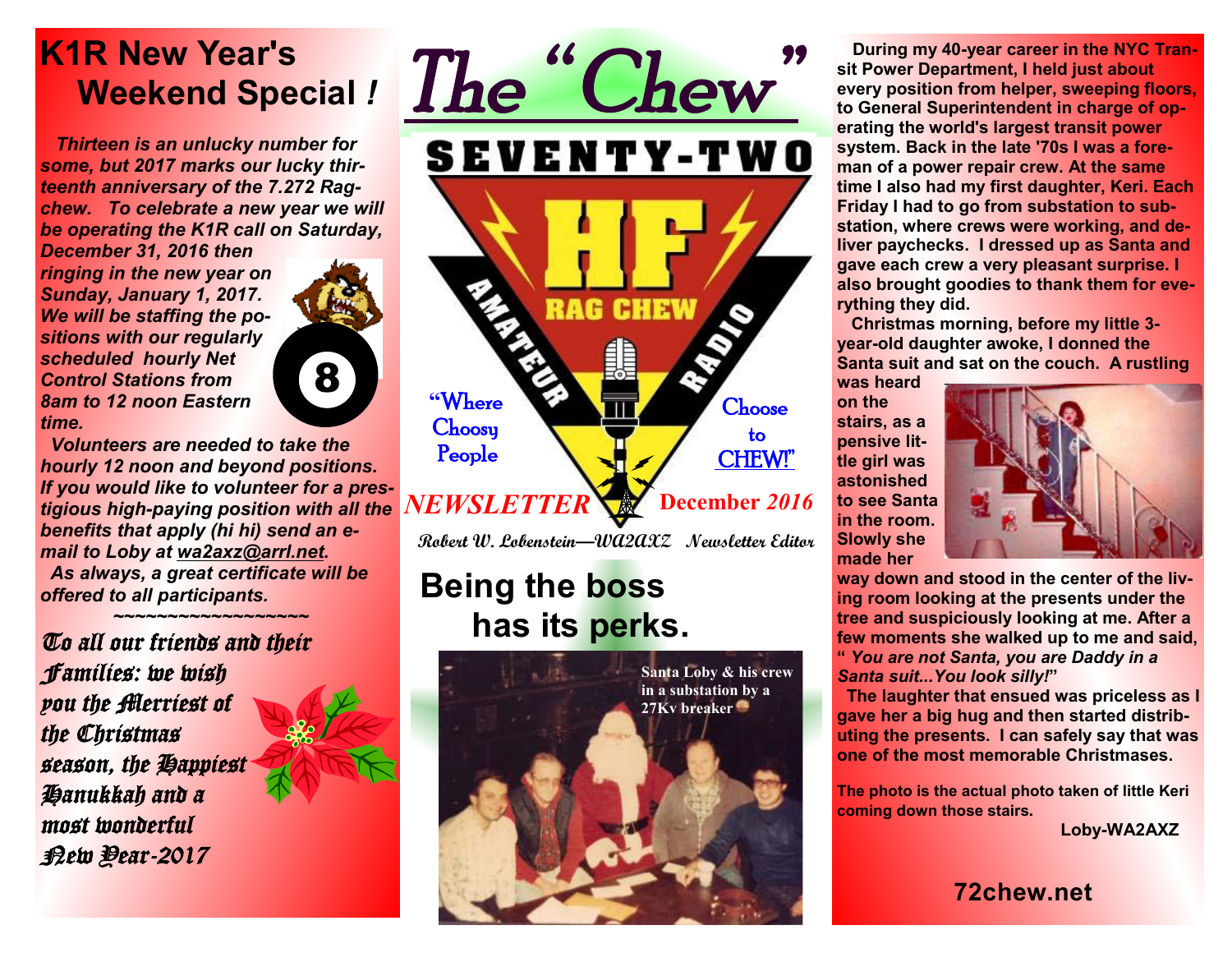# **HO HO HO** *?*



 **Okay, so let's say you're the shift supervisor at a big Chinese factory that makes fake Christmas trees for the U. S. market. And let's say it's 5 pm and you just found out that the entire day's production had all the "trunks" oriented the wrong way.** 

**What to do? Easy -- just label the boxes "Upside-Down Christmas Tree - -** *More Room for Gifts Underneath!***"** 

**KJ4UYR-Janice spotted this one at the local Big Lots in 2006. As soon as she told me about it, we rushed back out to buy it. We've displayed it proudly in the living room each year since then, drawing lots of admiring comments from the neighbors and their holiday visitors.** 

**We can only hope that the Chinese factory supervisor got a nice healthy bonus for his ingenuity! -- 73, John-W8LWX**

### **Can you find a future Net Controller in this photo?**

**Terry-KC8OEX (Santa's left knee) is busy telling Santa his list of goodies he wants to find under his Christmas tree.** 

#### **~~~~~~~~~~~~~~ News from the 17-21 Group**

 **Last night (***November 19th, 2016***) on the 160 meter 17-21 Roundtable once again the conversation turned to food. It so happens that on my many trips to** 

**the United Kingdom over the years I took pictures of some dishes that I thought were extra yummy. Two that are tops on** 



**my list are the classic English breakfast and the famous English fish and chips with mussy peas!** 

**First photo (left): Classic English breakfast has two sunny-side-up eggs (no such thing as eggs over easy in the UK), English bacon (which looks just like American spiral ham slices with extra fat), sliced fried tomatoes, a fried sliced mushroom cap (missing in my picture), and most important, baked beans (that look and taste just like American pork and beans).** 

**Second photo (below): Fish and chips with mussy peas has the tender and mild deep fried breaded cod fish, nice and chunky beefsteak French fries and, most important, mussy peas. Note in the picture that mussy peas are not American style peas that have been whipped up like mashed potatoes, but big thin-skinned light green peas (the size of 25 cent pieces - American quarters). The skin on these peas is so fragile that most break when cooked and spill out the contents - thus the mussy texture. It is important that mussy peas not be overcooked or they will get like cement... and loose their great taste.** 



**Bon Appétit and Cheers, Bill-KB1PKS**